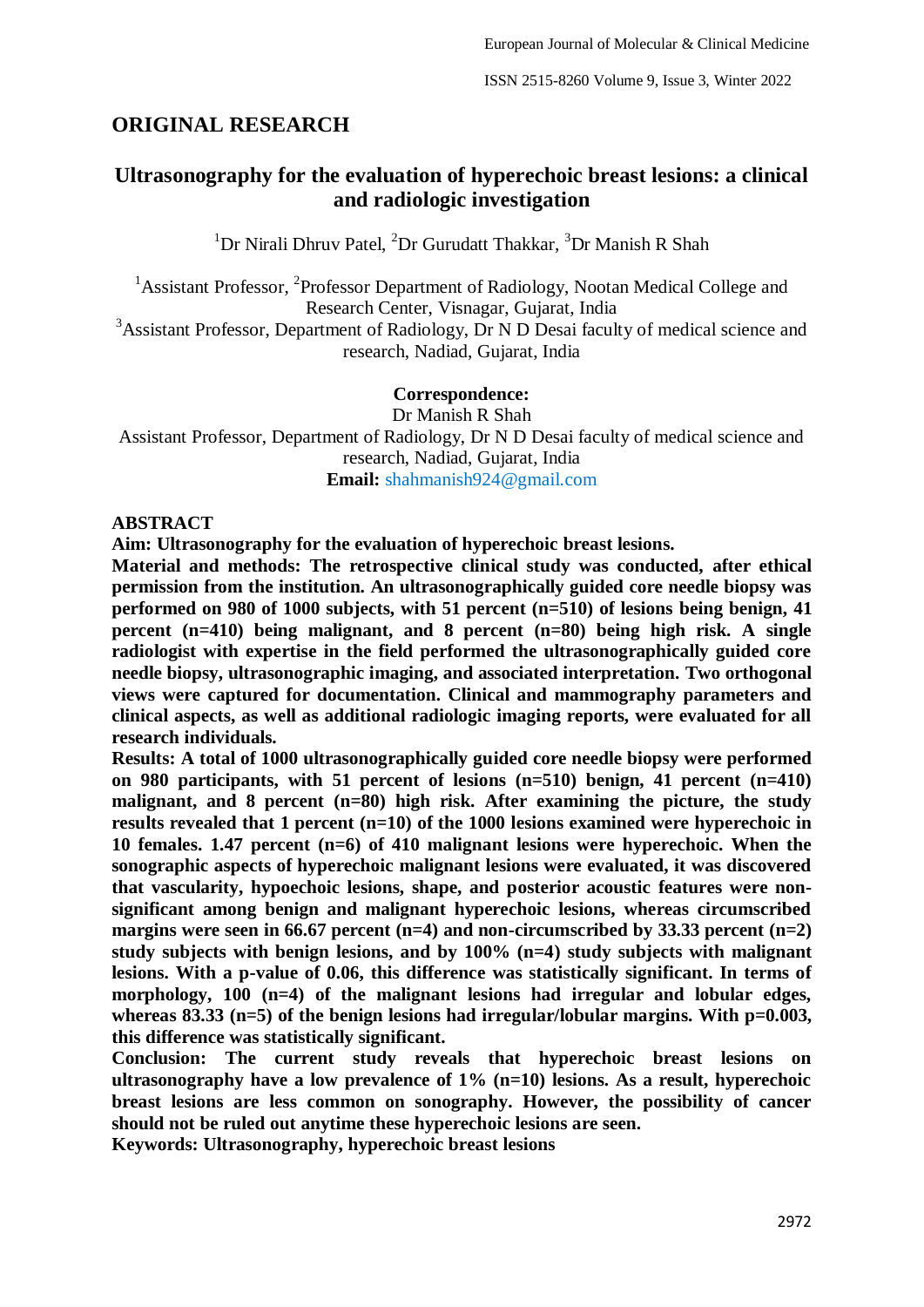#### **INTRODUCTION**

The significance of breast cancer screening cannot be overstated. Early identification of cancer decreases mortality and frequently allows for breast-conserving surgery. Although mammography is the gold standard for general population breast cancer screening, dense breast composition may make breast cancer more difficult to detect. Because of its capacity to detect a hidden malignancy in women with negative mammography findings, ultrasonography (US) has been widely utilised in the screening of breast cancer in addition to mammography. 1

Many studies have demonstrated that using US as an addition to mammography improves screening sensitivity in women with thick breasts. In women at high risk of breast cancer, adding whole-breast US to screening mammography boosts cancer detection by 4.2 cancers per 1,000 women. 1 Furthermore, whole-breast screening in the United States aids in the diagnosis of more women with nonpalpable invasive tumours, particularly when no additional malignancies are discovered in them using other screening modalities. Asian women's breasts are smaller and denser than Western women's fatter, bigger breasts. 2,3 and screening in the United States has become the standard routine screening method for individuals with dense breasts.

According to the American College of Radiology (ACR) Breast Imaging Reporting and Data System (BI-RADS), one of the most serious concerns is the unacceptably high prevalence of category 3 lesions diagnosed in asymptomatic individuals in the United States. Previous research has found that the frequency of presumably benign lesions in bilateral whole-breast screening in the United States can be as high as 36.9 percent and 33.6 percent in the general population. 4,5 We have been suggesting short-term US follow-up for all patients with these benign-appearing lesions, although this significantly raises treatment costs and false-positive rates. Despite the growing frequency of whole-breast screening US tests and screening USdetected category 3 lesions, only a few studies have looked at the outcome and risk of category 3 lesions discovered using screening US. 6,7 One recent paper based on the results of the American College of Radiology Imaging Network 6666 trial documented the outcome of screening US-detected category 3 lesions, but the study was conducted in women with an increased risk of breast cancer and dense breasts. 8

## **MATERIAL AND METHODS**

The retrospective clinical study was conducted, after ethical permission from the institution. An ultrasonographically guided core needle biopsy was performed on 980 of 1000 subjects, with 51 percent (n=510) of lesions being benign, 41 percent (n=410) being malignant, and 8 percent (n=80) being high risk. A single radiologist with expertise in the field performed the ultrasonographically guided core needle biopsy, ultrasonographic imaging, and associated interpretation. Two orthogonal views were captured for documentation. Clinical and mammography parameters and clinical aspects, as well as additional radiologic imaging reports, were evaluated for all research individuals. Whole-breast ultrasonography was performed on all study subjects using linear transducers with frequencies of 5-12, 5-17, or 10- 13 MHz. The current study used whole-breast ultrasound rather than targeted whole-breast ultrasound. Core needle biopsies guided ultrasonographically were performed on all lesions using an automated biopsy gun and a 14-gauge needle. The mean was calculated for each lesion. Follow-up was done at 6 months and 1 year for lesions that were proven to be benign. Full-field mammography was performed in the craniocaudal and oblique planes. A 1.0-T system was used for mammography, while a 1.0-T system was used for MRI.

The photos were independently examined by two radiology professionals with over 8 years of expertise. The BI-RADS lexicon was used to evaluate the ultrasonography findings, which define orientation as nonparallel and parallel, posterior acoustic features as shadowing,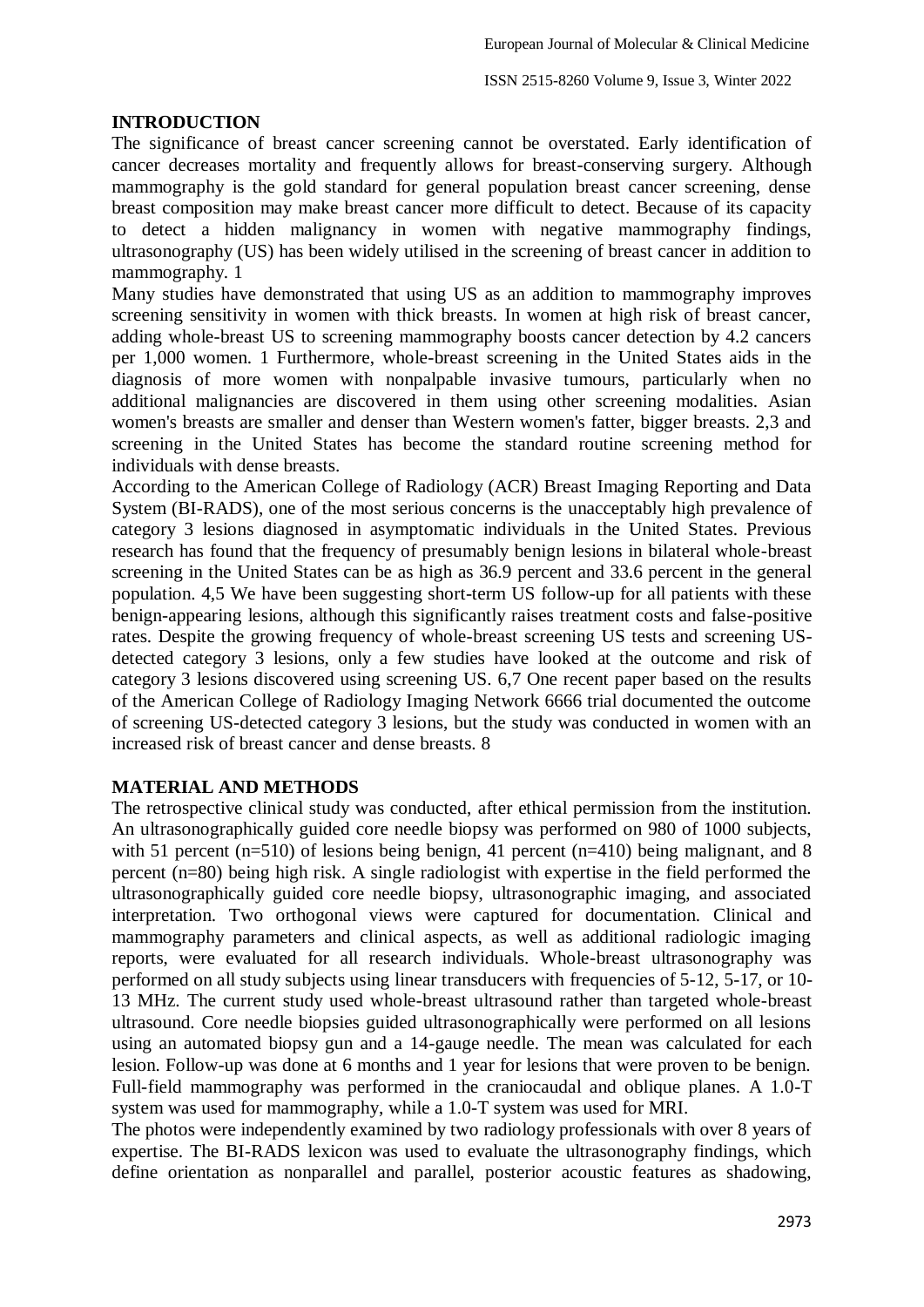enhancement, or normal, shape as lobular or irregular versus round or oval, vascularity as absent or present, and margins as non-circumscribed versus circumscribed. The nodule's echotexture was classified as hypoechoic when there was less echogenicity in the subcutaneous fat, hyperechoic when there was more echogenicity in the subcutaneous fat, and mixed when there was a combination of hypoechoic and hyperechoic lesions. Hypoechoic regions in hyperechoic identified lesions were analysed and characterised as hypoechogenicity localised areas displaying 305 of the lesion. Any disagreement between two experts on hypoechoic region, echotexture, and sonographic characteristics was resolved by reaching a single consensus. The pathology results and follow-up of core needle biopsy served as a reference for benign lesions, while the surgical pathology results served as a reference for malignant and high-risk lesions.

#### **RESULTS**

The current retrospective clinical study was carried out to evaluate the clinical presentation, frequency, and related imaging findings of hyperechoic malignant breast lesions in cases with core needle biopsies guided ultrasonographically, as well as to evaluate ultrasonographic features that aid in the prediction of the hyperechoic lesion being malignant. A total of 1000 ultrasonographically guided core needle biopsy were performed on 980 participants, with 51 percent of lesions (n=510) benign, 41 percent (n=410) malignant, and 8 percent (n=80) high risk. After examining the picture, the study results revealed that 1 percent (n=10) of the 1000 lesions examined were hyperechoic in 10 females. 1.47 percent (n=6) of 410 malignant lesions were hyperechoic. Low-grade intraductal papillary carcinoma, infiltrating ductal carcinoma with neuroendocrine differentiation-grade I, Grade II infiltrating ductal carcinoma with mucinous differentiation, infiltrating ductal carcinoma not-otherwise-specified-Grade III, infiltrating ductal carcinoma not-otherwise-specified-Grade II, and invasive lobular carcinoma-Grade II were found in 1, 1, 1, 1 and 2 cases, respectively. In the current investigation, 1.96 percent (n=10) of 510 benign lesions were determined to be hyperechoic. Chronic inflammation, hamartoma, fat necrosis, hibernoma, hemangioma, lymph nodes, fibro adenomas, lipomas, angiolipomas, and localised fibrosis were found in 1, 1, 1, 1, 1, 1, 2, and 2 individuals, respectively. At the one-year follow-up, no changes in imaging were seen. There were no hyperechoic high-risk lesions among the 80 lesions studied.

The current study additionally evaluated radiographic data and clinical photos of the lesion (Table 2). Clinical findings revealed that among 10, 40 percent (n=4) of females had a palpable nodule in the breast, while 60 percent (n=6) had no symptoms. Sonography was performed on four of the six asymptomatic participants during breast cancer screening, and one subject was followed up on for a previously detected breast tumour. Mammograms were also performed on eight of the research individuals. MRI of the breast was performed on four study females due to preoperative breast cancer evaluation in three subjects, breast cancer screening in two subjects, and assessing surgical scar in one patient. When the sonographic aspects of hyperechoic malignant lesions were evaluated, it was discovered that vascularity, hypoechoic lesions, shape, and posterior acoustic features were non-significant among benign and malignant hyperechoic lesions, whereas circumscribed margins were seen in 66.67 percent (n=4) and non-circumscribed by 33.33 percent (n=2) study subjects with benign lesions, and by 100% (n=4) study subjects with malignant lesions. With a p-value of 0.06, this difference was statistically significant. In terms of morphology, 100 (n=4) of the malignant lesions had irregular and lobular edges, whereas 83.33 (n=5) of the benign lesions had irregular/lobular margins. With p=0.003, this difference was statistically significant (Table 3).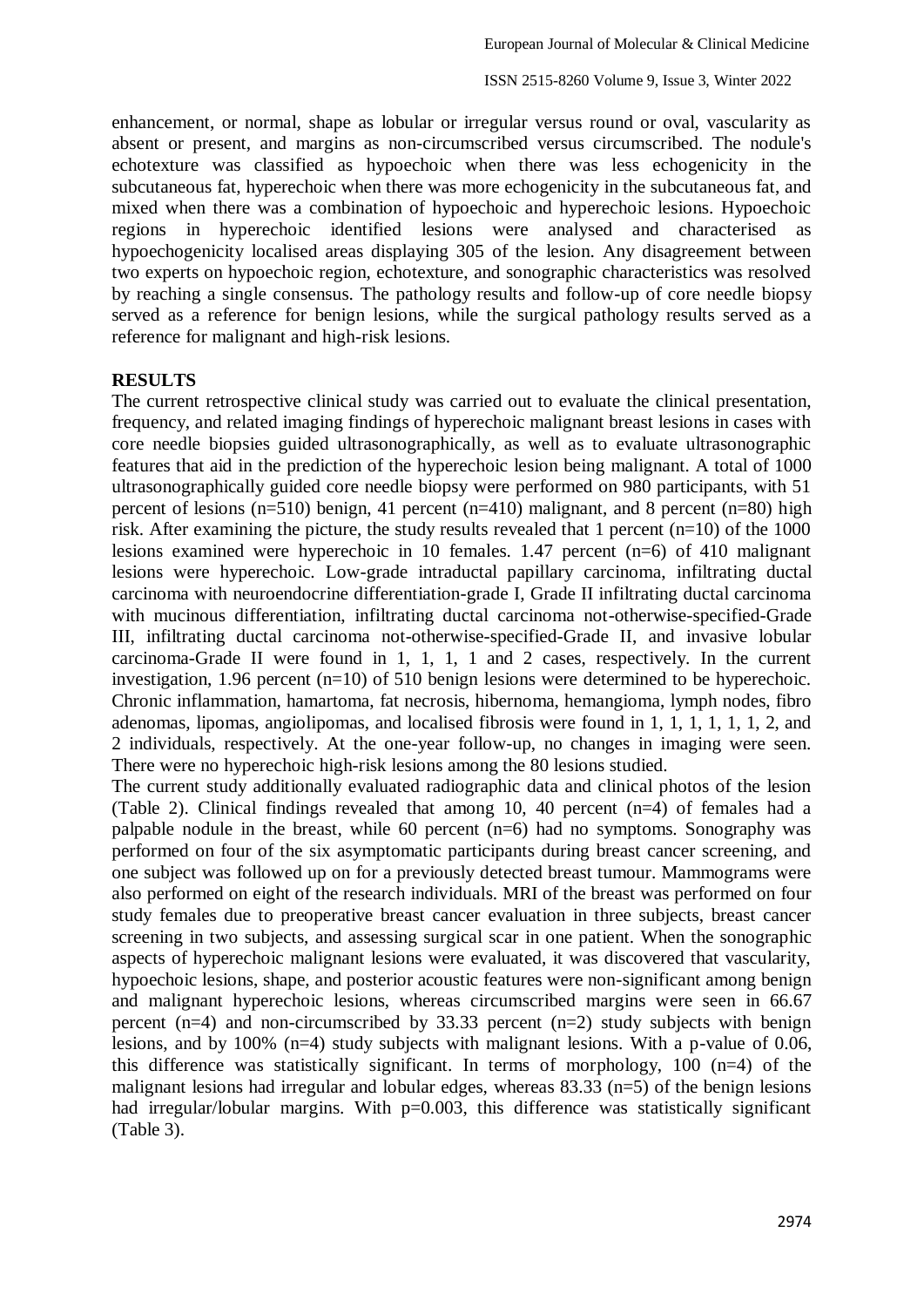ISSN 2515-8260 Volume 9, Issue 3, Winter 2022

| alstrioution of the patients |               |            |  |  |  |  |
|------------------------------|---------------|------------|--|--|--|--|
| <b>Gender</b>                | <b>Number</b> | Percentage |  |  |  |  |
| Male                         | 525           | 52.5       |  |  |  |  |
| Female                       | 475           | 47.5       |  |  |  |  |
| Age                          |               |            |  |  |  |  |
| Below 30                     | 210           | 21         |  |  |  |  |
| $30 - 40$                    | 355           | 35.5       |  |  |  |  |
| $40 - 50$                    | 285           | 28.5       |  |  |  |  |
| Above 50                     | 150           | 15         |  |  |  |  |
|                              |               |            |  |  |  |  |

| Table 1: Gender and age distribution of the patients |  |
|------------------------------------------------------|--|
|------------------------------------------------------|--|

|                          |  | Table 2: Characteristics of hyperechoic malignant tumours based on clinical and |  |  |  |
|--------------------------|--|---------------------------------------------------------------------------------|--|--|--|
| radiographic examination |  |                                                                                 |  |  |  |
|                          |  |                                                                                 |  |  |  |

| <b>Palpability</b> | <b>Breast</b>  | <b>MRI</b>         | <b>Mammography</b> | <b>Size</b> |                | <b>Vascularity Sonographic Features</b> |
|--------------------|----------------|--------------------|--------------------|-------------|----------------|-----------------------------------------|
|                    | cancer         | <b>Correlation</b> | <b>Correlation</b> |             |                |                                         |
|                    | history        |                    |                    |             |                |                                         |
| No                 | N <sub>0</sub> |                    | no                 | 12          | yes            | Non-Parallel, non-                      |
|                    |                |                    |                    |             |                | circumscribed,                          |
|                    |                |                    |                    |             |                | hyperechoic                             |
| yes                | yes            | No                 | yes                | 8           | yes            | Parallel, circumscribed,                |
|                    |                |                    |                    |             |                | hyperechoic                             |
| N <sub>o</sub>     | N <sub>o</sub> | yes                | yes                | 14          | N <sub>o</sub> | Non-Parallel, non-                      |
|                    |                |                    |                    |             |                | circumscribed, no                       |
|                    |                |                    |                    |             |                | hyperechoic lesion                      |
| yes                | yes            |                    | N <sub>o</sub>     | 11          | yes            | Non-Parallel, no                        |
|                    |                |                    |                    |             |                | circumscribed,                          |
|                    |                |                    |                    |             |                | hyperechoic                             |
| N <sub>o</sub>     | yes            | yes                | yes                | 10          | yes            | Non-Parallel, no                        |
|                    |                |                    |                    |             |                | circumscribed,                          |
|                    |                |                    |                    |             |                | hyperechoic                             |
| yes                | N <sub>o</sub> |                    |                    | 9           | yes            | Non-Parallel, no                        |
|                    |                |                    |                    |             |                | circumscribed, no                       |
|                    |                |                    |                    |             |                | hyperechoic lesion                      |

# **Table 3: Ultrasonographic findings of hyperechoic lesions**

| <b>Features</b>             |             | Benign % (n=6) Malignant % (n=4) p-value |       |  |
|-----------------------------|-------------|------------------------------------------|-------|--|
| Posterior acoustic features |             |                                          |       |  |
| Absent                      | 66.67(4)    | 25(1)                                    | 0.88  |  |
| Shadowing                   | 33.33(2)    | 75(3)                                    |       |  |
| Vascularity                 |             |                                          |       |  |
| Present                     | 66.67(4)    | 75(3)                                    | 0.74  |  |
| Absent                      | 33.33(2)    | 25(1)                                    |       |  |
| Shape                       |             |                                          |       |  |
| Round/oval                  | 83.33(1)    | 0                                        |       |  |
| Irregular/lobular           | 16.67(5)    | 100(4)                                   | 0.55  |  |
| Hypoechoic areas            |             |                                          |       |  |
| Present                     | 33.33(2)    | (0)                                      | 0.76  |  |
| Absent                      | 66.67(4)    | 100(4)                                   |       |  |
| Margins                     |             |                                          |       |  |
| Circumscribed               | 66.67 $(4)$ | $\left(0\right)$                         | 0.006 |  |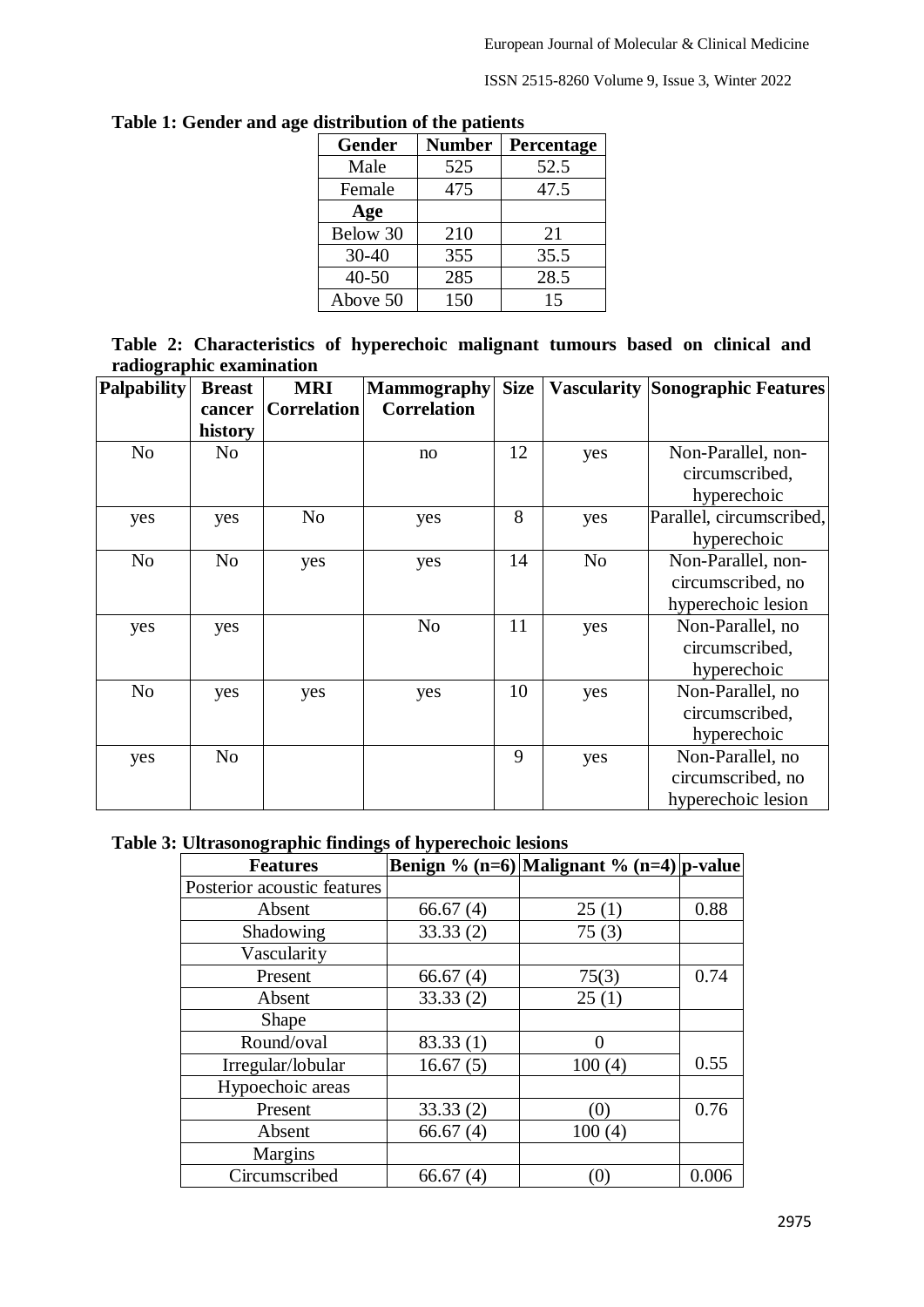| Non-circumscribed | м |  |
|-------------------|---|--|
| Orientation       |   |  |
| Parallel          |   |  |
| Non-parallel      |   |  |

ISSN 2515-8260 Volume 9, Issue 3, Winter 2022

### **DISCUSSION**

Ultrasonography (US) has evolved into a vital technique in breast imaging. Breast US was initially presented in the 1950s, utilising radar technology derived from the United States Navy. Over the following few decades, US was predominantly employed in breast imaging to identify cystic from solid tumours. This was clinically significant since a simple breast cyst is a benign discovery that does not necessitate further investigation. However, because US proved insufficiently specific in distinguishing benign from malignant solid breast masses, the majority of solid breast tumours remained ambiguous and required biopsy. Recent developments in US technology, on the other hand, have permitted for enhanced characterisation of solid masses. The current retrospective clinical study was carried out to evaluate the clinical presentation, frequency, and related imaging findings of hyperechoic malignant breast lesions in cases with core needle biopsies guided ultrasonographically, as well as to evaluate ultrasonographic features that aid in the prediction of the hyperechoic lesion being malignant.

A total of 1000 ultrasonographically guided core needle biopsy were performed on 980 participants, with 51 percent of lesions (n=510) benign, 41 percent (n=410) malignant, and 8 percent (n=80) high risk. After examining the picture, the study results revealed that 1 percent  $(n=10)$  of the 1000 lesions examined were hyperechoic in 10 females. 1.47 percent  $(n=6)$  of 410 malignant lesions were hyperechoic. Chronic inflammation, hamartoma, fat necrosis, hibernoma, hemangioma, lymph nodes, fibro adenomas, lipomas, angiolipomas, and localised fibrosis were found in 1, 1, 1, 1, 1, 1, 2, and 2 individuals, respectively. At the one-year follow-up, no changes in imaging were seen. There were no hyperechoic high-risk lesions among the 80 lesions studied. These findings were congruent with those of Vaidya T et al.9 in 2018 and Linda A et al.10 in 2011, in which the authors demonstrated a comparable distribution of hyperechoic breast lesions.

The current study's findings revealed that, based on clinical findings, 40 percent (n=4) of females had a palpable nodule in the breast, whereas 60 percent (n=6) had no symptoms. Sonography was performed on four of the six asymptomatic participants during breast cancer screening, and one subject was followed up on for a previously detected breast tumour. MRI of the breast was performed on four study females due to preoperative breast cancer evaluation in three subjects, breast cancer screening in two subjects, and assessing surgical scar in one patient. The study findings revealed that of 6 hyperechoic malignant lesions, 1 person had synchronous invasive carcinoma in the opposite breast, whereas 1 subject had metachronous invasive carcinoma in the opposite breast.

Sonography revealed that no patient had a pure lesion. 3 lesions were palpable, 3 participants had a history of breast cancer, 2 subjects had MRI correlation, 3 subjects had mammography correlation, and 5 lesions exhibited vascularity. These findings were consistent with those of Adrada B et al.11 in 2013 and Nassar L et al.12 in 2016, who conducted clinical evaluations of hyperechoic breast lesions and obtained comparable results as the current study. The current study additionally looked at the sonographic features of hyperechoic malignant lesions. When the sonographic aspects of hyperechoic malignant lesions were evaluated, it was discovered that vascularity, hypoechoic lesions, shape, and posterior acoustic features were non-significant among benign and malignant hyperechoic lesions, whereas circumscribed margins were seen in 66.67 percent (n=4) and non-circumscribed by 33.33 percent (n=2) study subjects with benign lesions, and by 100% (n=4) study subjects with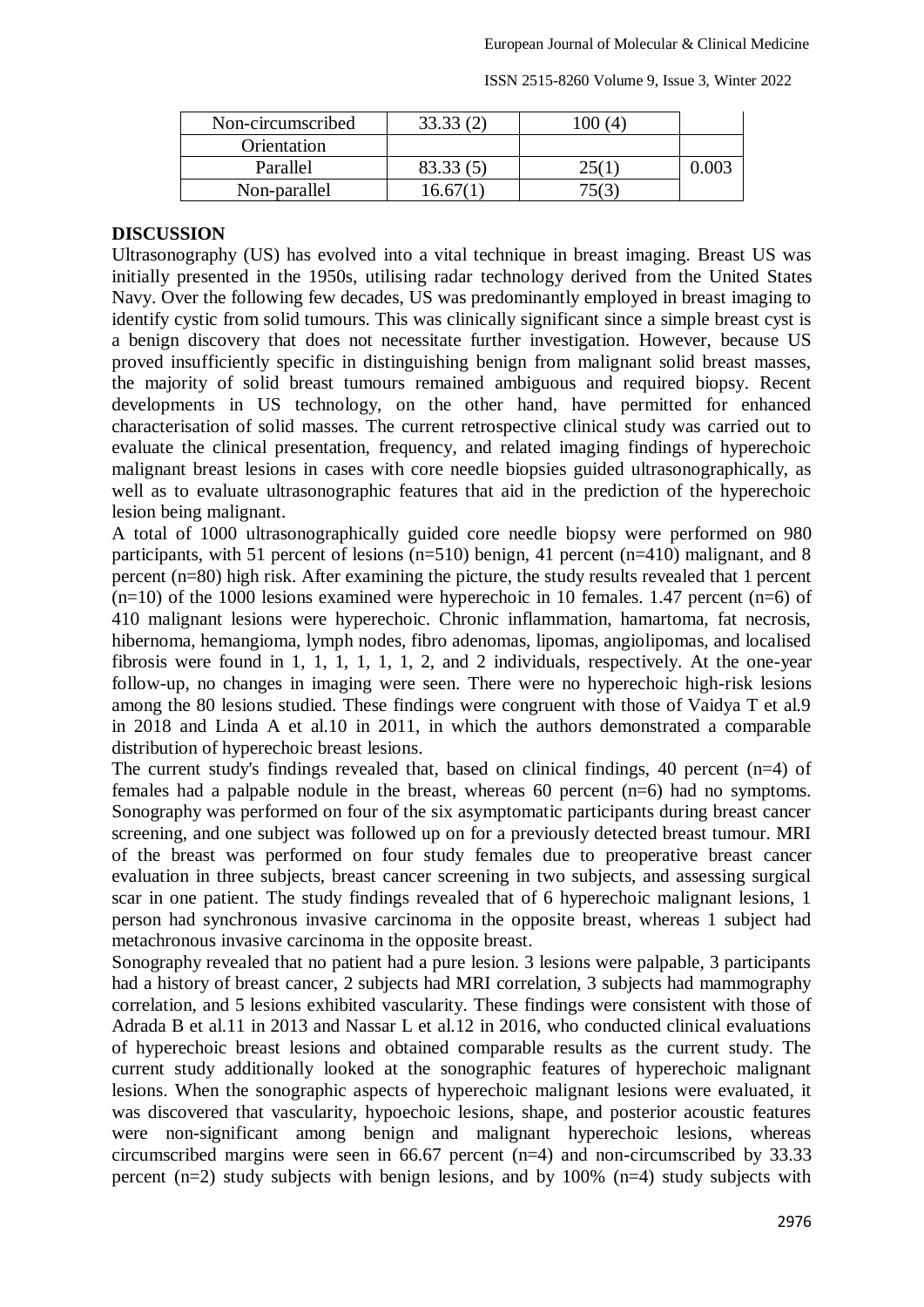malignant lesions. With a p-value of 0.06, this difference was statistically significant. In terms of morphology, 100 (n=4) of the malignant lesions had irregular and lobular edges, whereas 83.33 (n=5) of the benign lesions had irregular/lobular margins. With a p-value of 0.003, this difference was statistically significant. With  $p=0.002$ , this difference was statistically significant. These findings were analogous to the findings of Yeh ED et al.13 in 2013 and Bhatia M, et al.14 in 2015, in which authors demonstrated more irregular margins and non-circumscribed form of the malignant hyperechoic lesions.

## **CONCLUSION**

The current study reveals that hyperechoic breast lesions on ultrasonography have a low prevalence of 1% (n=10) lesions. As a result, hyperechoic breast lesions are less common on sonography. However, the possibility of cancer should not be ruled out anytime these hyperechoic lesions are seen. Correlating suspected sonographic lesions to other clinical, histopathologic, and imaging modalities might help to avoid misdiagnosis in suspicious hyperechoic lesions.

#### **REFERENCES**

- 1. Berg WA, Blume JD, Cormack JB, Mendelson EB, Lehrer D, Böhm-Vélez M, et al. Combined screening with ultrasound and mammography vs mammography alone in women at elevated risk of breast cancer. JAMA. 2008; 299:2151–2163.
- 2. Kelly KM, Dean J, Comulada WS, Lee SJ. Breast cancer detection using automated whole breast ultrasound and mammography in radiographically dense breasts. Eur Radiol. 2010; 20:734–742.
- 3. Maskarinec G, Nagata C, Shimizu H, Kashiki Y. Comparison of mammographic densities and their determinants in women from Japan and Hawaii. Int J Cancer. 2002; 102:29–33.
- 4. Shen YC, Chang CJ, Hsu C, Cheng CC, Chiu CF, Cheng AL. Significant difference in the trends of female breast cancer incidence between Taiwanese and Caucasian Americans: implications from age-period-cohort analysis. Cancer Epidemiol Biomarkers Prev. 2005; 14:1986–1990.
- 5. Maskarinec G, Pagano I, Chen Z, Nagata C, Gram IT. Ethnic and geographic differences in mammographic density and their association with breast cancer incidence. Breast Cancer Res Treat. 2007; 104:47–56.
- 6. Mendelson EB, Böhm-Vélez M, Berg WA, Whitman GJ, Feldman MI, Madjar H, et al. ACR BI-RADS ultrasound. In : D'Orsi CJ, Sickles EA, Mendelson EB, Morris EA, editors. ACR BI-RADS Atlas: Breast Imaging Reporting and Data System. Reston: American College of Radiology;2013
- 7. Kim SJ, Chang JM, Cho N, Chung SY, Han W, Moon WK. Outcome of breast lesions detected at screening ultrasonography. Eur J Radiol. 2012; 81:3229–3233.
- 8. Barr RG, Zhang Z, Cormack JB, Mendelson EB, Berg WA. Probably benign lesions at screening breast US in a population with elevated risk: prevalence and rate of malignancy in the ACRIN 6666 trial. Radiology. 2013; 269:701–712.
- 9. Vaidya T, Ramani S, Rastogi A. A case series of metastases to the breast from extra mammary malignancies. Indian J Radiol Imaging. 2018;28:470–5.
- 10. Linda A, Zuiani C, Lorenzon M, *et al.* The wide spectrum of hyperechoic lesions of the breast. Clin Radiol. 2011;66:559–65.
- 11. Adrada B, Wu Y, Yang W. Hyperechoic lesions of the breast: radiologic-histopathologic correlation. AJR Am J Roentgenol. 2013;200:518–30.
- 12. Nassar L, Issa G, Farah Z, El Zein Y, Berjawi G. Predictors of malignancy in hyperechoic breast lesions. J Ultrasound Med. 2016;35:783–90.